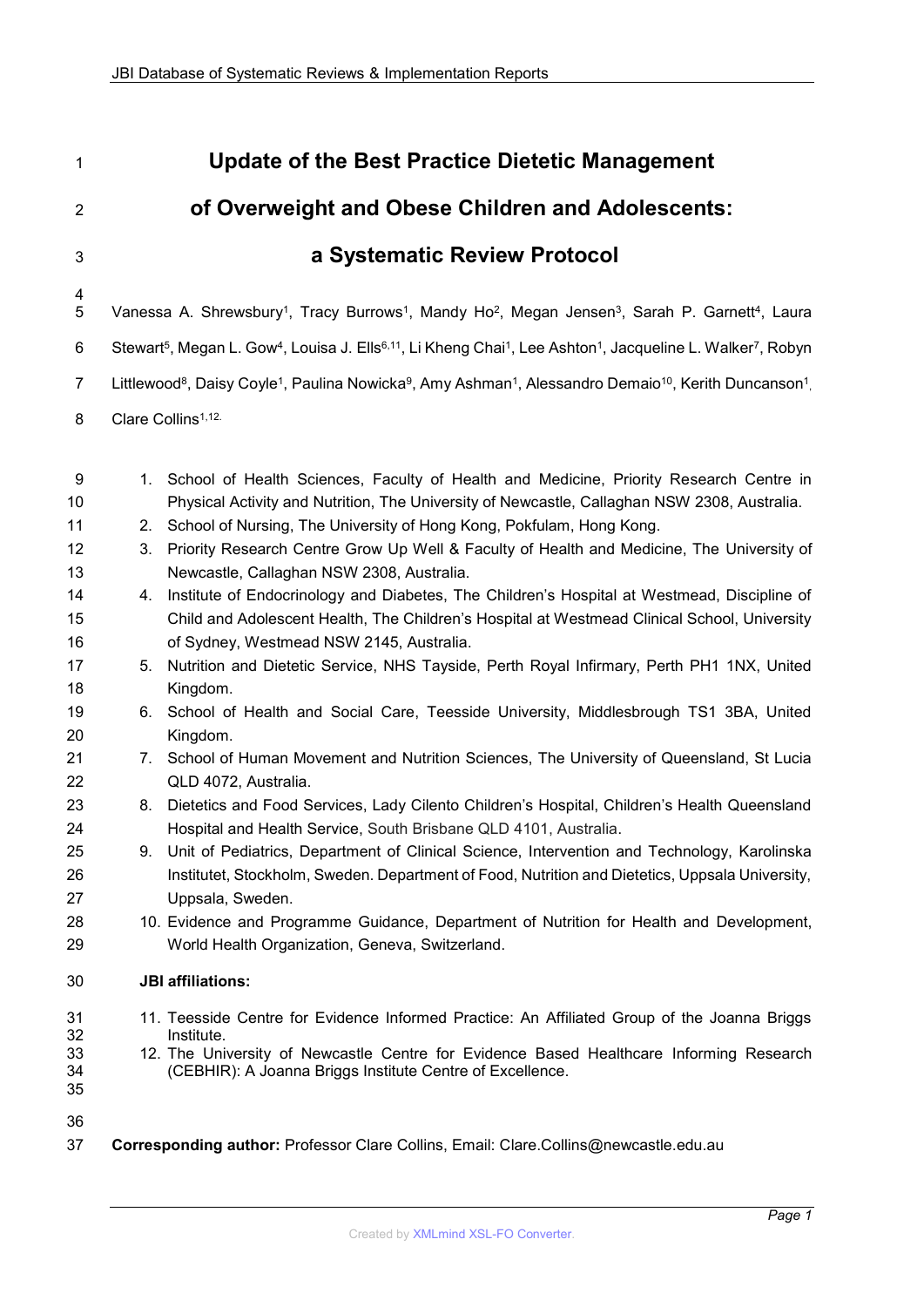**Funding:** This protocol was prepared with the support of a National Health and Medical Research Council Senior Research Fellowship (Collins C), a Gladys M. Brawn Senior Research Fellowship (Collins C) and a Gladys M. Brawn Fellowship support package (Duncanson K, Shrewsbury VA).

# **Review objective**

44 To update an existing systematic review series<sup>1,2</sup> of randomized controlled trials (RCT) that include a dietary intervention for the management of overweight or obesity in children or adolescents.

# **Research Questions**

 In RCTs of interventions which include a dietary intervention for the management of overweight or obesity in children or adolescents:

what impact do these interventions have on participants' adiposity and dietary outcomes?

 what are the characteristics or intervention components that predict adiposity reduction or improvements in dietary outcomes?

## **Background**

55 Over the past four decades overweight and obesity prevalence has increased globally in children.<sup>3</sup> Once considered a problem only in high-income countries, prevalence of overweight and obesity is increasing in low- and middle-income countries, particularly in urban settings. The magnitude of these changes are such that in 1980, 8% and 16% of children from developing and developed countries, respectively, were overweight (including obese), and by 2013 these rates had increased to around 13% and 23-24%, 60 respectively.<sup>3</sup> At the upper-end of the weight spectrum, recent estimates suggest that worldwide in 61 2015, 107.7 million (~5%) children under 20 years of age were obese<sup>4</sup>, and in 2016, 41 million (~6%)  $62 \qquad$  children under five years of age were classified as having moderate-severe overweight. $^{5}$ 

 Overweight, and especially obesity, in childhood is a significant public health issue due to its impact on 64 health and quality of life in childhood<sup>6</sup> and its propensity to persist into adulthood.<sup>7</sup> Aside from the impact of overweight and obesity on individuals, its global economic impact is estimated to be in the order of 66 trillions of dollars annually.<sup>8</sup> The health consequences of childhood overweight and obesity that may present in childhood include: delayed motor development, asthma, obstructive sleep apnoea, dysglycemia and type 2 diabetes, elevated blood pressure, dyslipidemia, chronic inflammation, muscular skeletal problems, accelerated maturation, psychological difficulties and disorders, non-70 alcoholic fatty liver disease, gastroenterological problems and reproductive problems.<sup>6</sup> In adults, 71 overweight and obesity is associated with increased risk of all-cause mortality, $9,10$  and the incidence of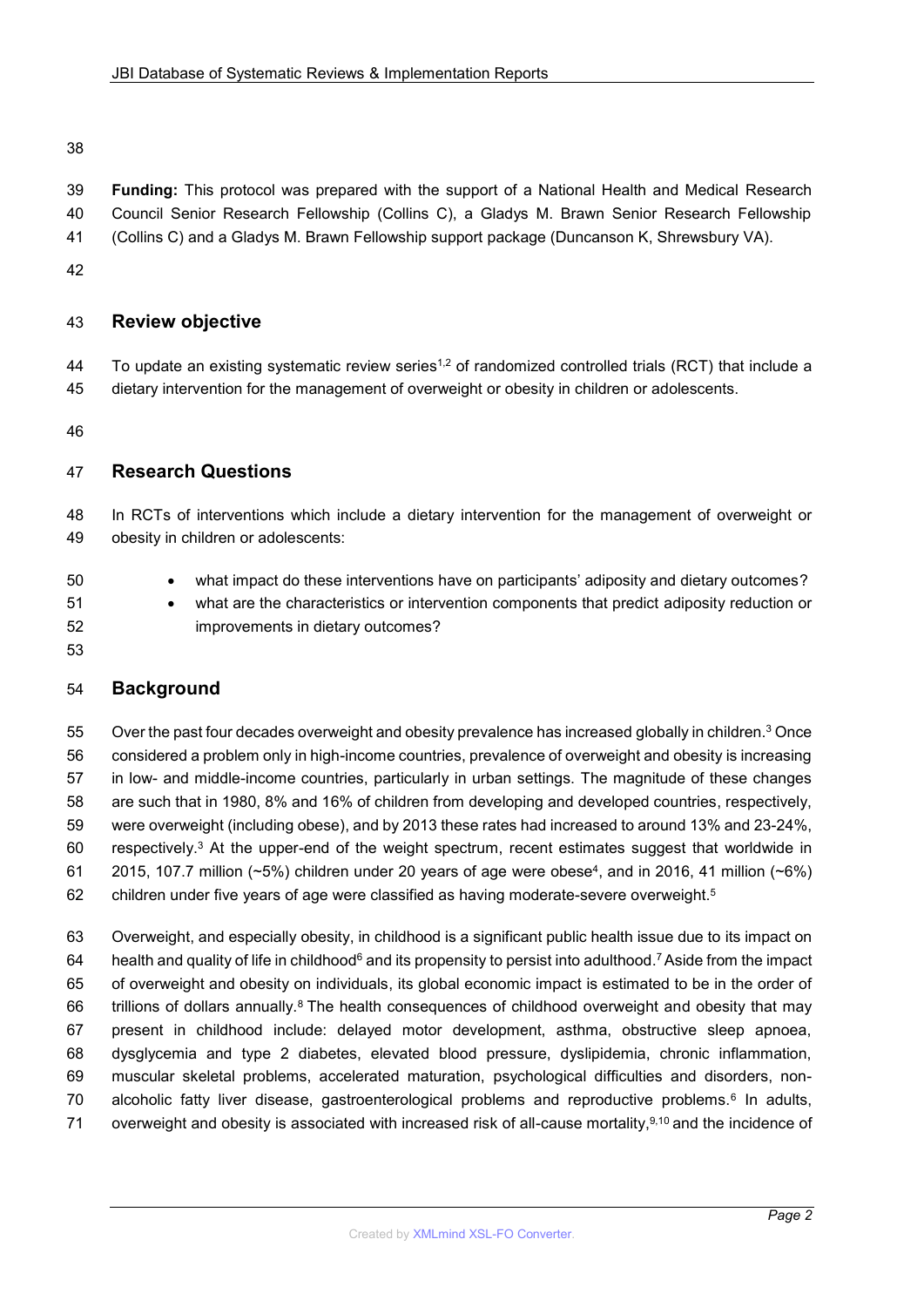numerous co-morbidities including type 2 diabetes, various types of cancer, cardiovascular diseases, 73 asthma, gallbladder disease, osteoarthritis and chronic backpain.<sup>11</sup>

 While prevention must remain the key focus for medical and public health communities responding to child and adolescent overweight and obesity, effective strategies are required for populations already affected. The cornerstone of managing child and adolescent overweight and obesity is family-centered, 77 multicomponent lifestyle intervention based on dietary, physical activity and behavioral modification.<sup>12,13</sup> Lifestyle interventions can reduce body mass index (BMI), and improve other cardiometabolic outcomes

 $\,$  including blood lipids, fasting insulin and glucose, and blood pressure in children and adults. $^{14\cdot 19}$ 

 In 2007 our original systematic review on best practice dietetic management of overweight and obese  $\,$  children and adolescents was published, $^1$  and the first update was published in 2013. $^2$  Data gathered 82 in those reviews also formed the basis of several secondary reviews on related topics. 14-15, 20-22 This series of reviews has been widely cited in over 125 peer-reviewed publications. Given the prevalence of overweight and obesity in childhood remains at a historical high, and the seriousness of its consequences, a second update of our review on best practice dietetic management of overweight and obese children and adolescents is warranted. In parallel, a series of Cochrane reviews on interventions for the treatment of child and adolescent overweight and obesity management were published between 2003 and 2017, those reviews included but were not restricted to interventions that featured a dietary 89 component. <sup>23-30</sup> There is some overlap between our series of reviews and the Cochrane review series with regards to the reporting of adiposity outcomes. However, the novel aspect of our primary 91 systematic review and its update<sup>1,2</sup> is that we examine in detail the dietary outcomes of the included dietary interventions, and also the characteristics of these interventions which are associated with improvement in adiposity and dietary outcomes.

 This second update of our review on best practice dietetic management of overweight and obese children and adolescents will provide key information to inform clinical practice guideline and policy development. It will also identify gaps in the evidence base requiring further research and potential areas where innovations in dietary management are needed to improve adiposity and dietary outcomes. 98 This protocol is based on that used for the first update of this review.<sup>31</sup> The methods described in this  $\quad$  protocol were guided by the Joanna Briggs Institute Reviewer's Manuals $^{32\text{-}33}$  and recommendations for 100 updating systematic reviews.<sup>34</sup>

# **Keywords**

Child; adolescent; dietary intervention; obesity; randomized controlled trial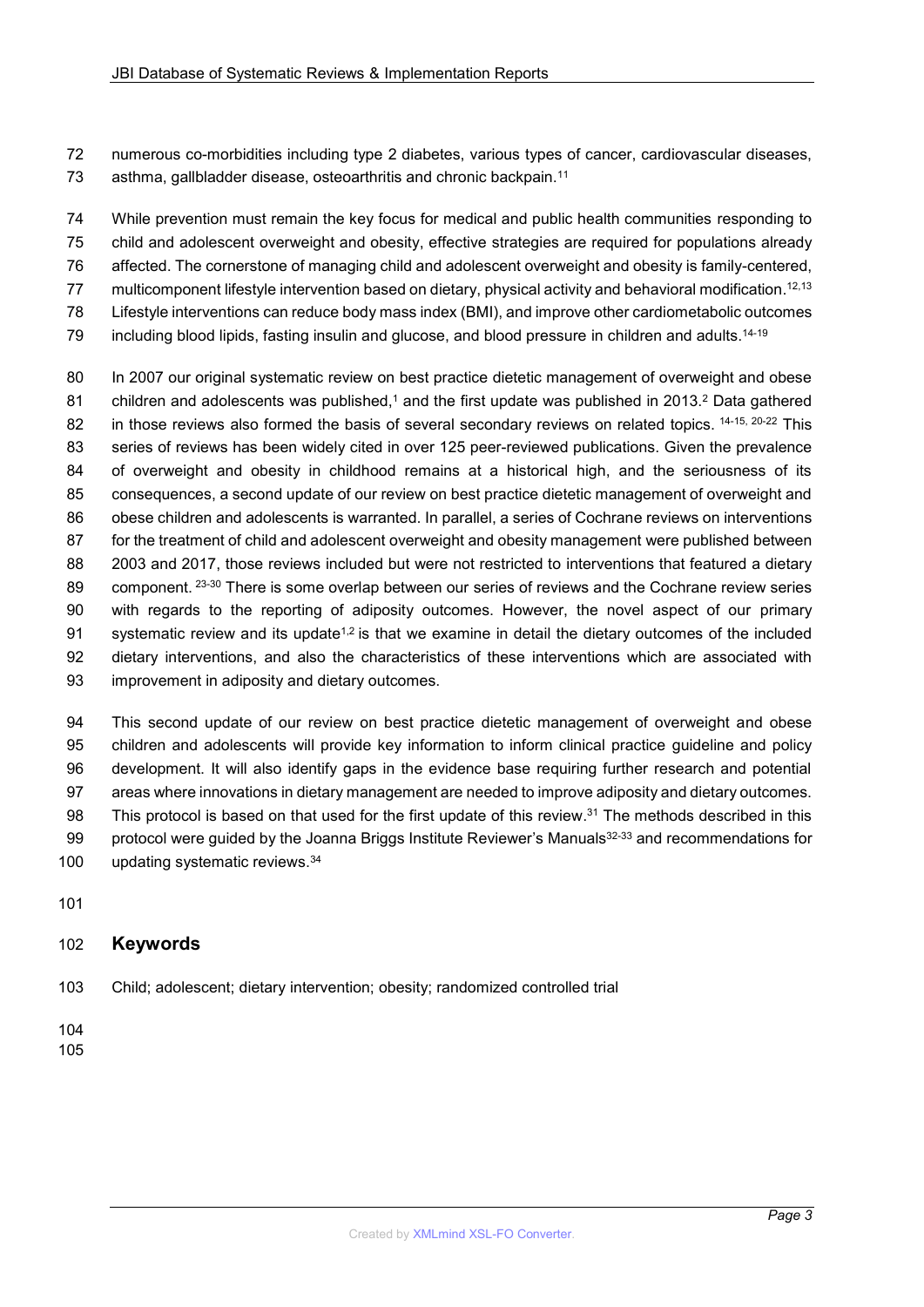### **Inclusion criteria**

 As this is an updated systematic review the inclusion criteria are based on the criteria used in our 108 previous reviews<sup>1,2</sup> and which are specified in our previous protocol.<sup>31</sup>

#### *Types of participants*

- This review will include interventions targeting children or adolescents who at baseline are less than 20 years of age, and who are defined as overweight or obese.
- Participants will be free living outpatients or inpatients in obesity clinical units or attending community programs, camps, school or one-off programs. Interventions directed exclusively at parents of eligible participants will also be reviewed. Studies will be excluded if they focus on children or adolescents with obesity attributable to a secondary or syndromal cause with the exception of Type 2 Diabetes Mellitus 116 or its precursor states.
- *Types of intervention*
- Nutrition or dietary interventions of interest will be those used for the treatment of elevated body weight. Interventions will include but not be limited to those provided by:
- 120 · a dietitian solely;
- **•** a dietitian and other health professionals; or
- 122 other professionals including obesity clinics, practice nurses, GPs, commercial programs, train-the-trainer, community groups, gyms, schools or via the internet, telephone or mail.

 The intervention focus may be described as: lifestyle modification, including modification of dietary intake alone (inclusive of meal replacements and dietary supplements), or combined with cognitive behavioral therapy and/or physical activity and/or sedentary behavior modification and/or pharmacotherapy and/or a surgical intervention.

 Childhood obesity prevention RCTs will be excluded. For the purpose of this review obesity prevention interventions are defined as the implementation of strategies to limit excess weight gain in samples that include healthy weight children or adolescents.

#### *Types of comparator groups*

- Acceptable control groups will include no treatment/wait-list control, usual care, a lower dose or intensity of treatment (e.g. minimal advice, written education materials) or an alternative treatment.
- *Types of outcomes*
- Measures of outcome will include but not be limited to changes in: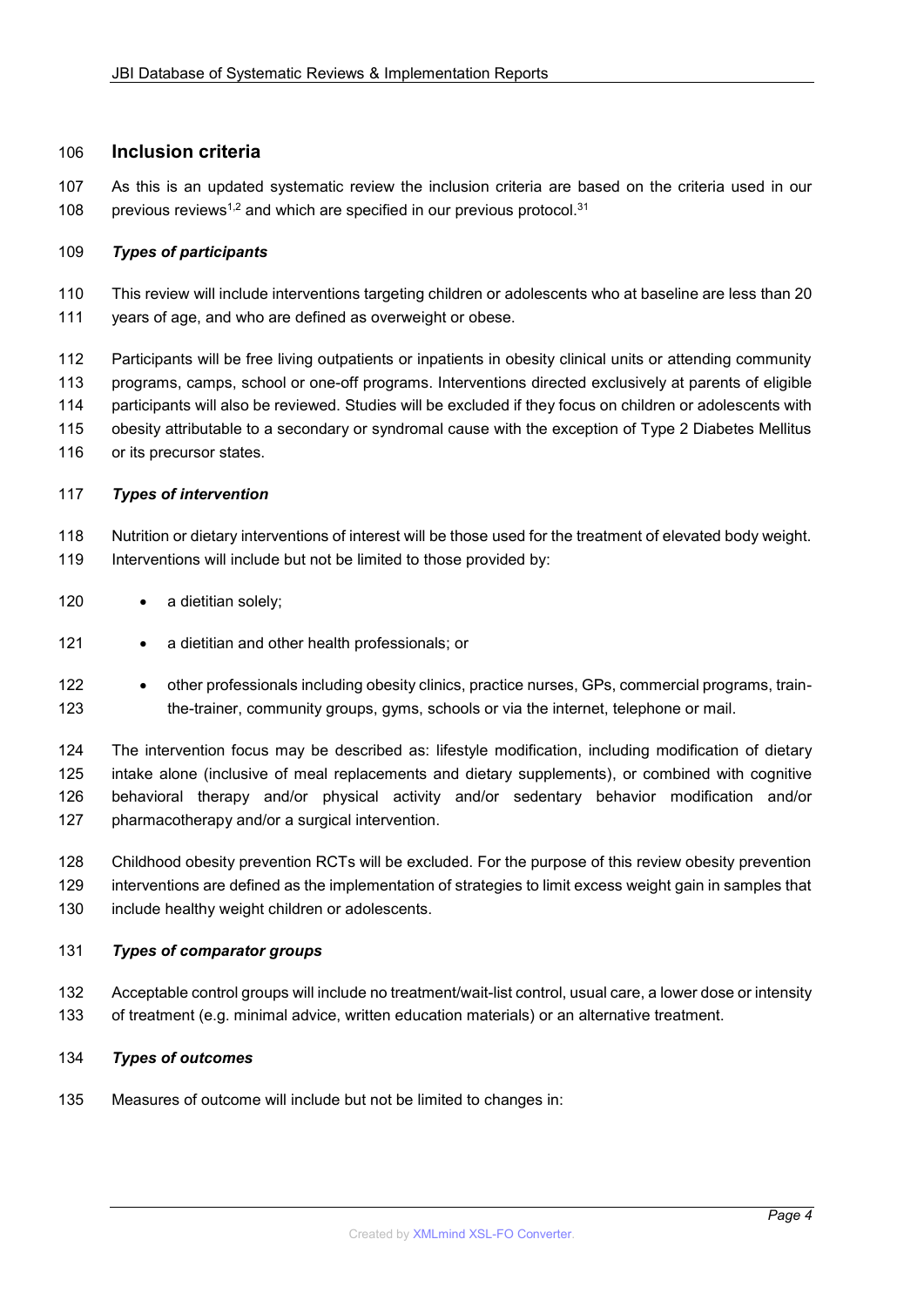- 136 anthropometry, including BMI, age and/or sex standardized BMI measures (e.g. BMI z-score, BMI percentile), % overweight for age, waist measurement, or skinfolds;
- 138 clinical indicators of weight changes (e.g. serum cholesterol, plasma insulin and glucose, or blood pressure);
- 140 body composition, including % body fat or % lean body mass; or
- 141 any measure related to diet, nutrition or eating. For example dietary intake, dietary behaviors, nutrition knowledge and attitudes, social cognitive theory constructs that relate to eating behaviors (e.g. eating intentions, self-efficacy in making food choices).

#### *Types of studies*

145 Given the large volume of RCTs identified by our previous reviews, $1.2$  this review will only include RCTs 146 published in the peer-reviewed literature.

# **Search strategy**

149 The search strategy is based on the previous search strategy used in 2010,<sup>2,31</sup> and is shown in Appendix 1. The only deviation from the 2010 strategy will be that two databases searched in 2010 (shown with an asterisk) will be replaced with more relevant databases, as recommended by the Senior Research Librarian who will implement the literature search strategy. The databases that will be searched are: CINAHL, MEDLINE, PreMEDLINE, Cochrane Library (all databases), Embase, Informit Health Collection (instead of AUSTROM\*), Dissertations and Theses, and Scopus (instead of Current Contents\*). To identify additional eligible studies, we will also examine the reference lists of the most recent Cochrane review series, published between 2015 and 2017, on interventions for treating child 157 and adolescent overweight and obesity.<sup>25-30</sup>

158 All citations identified through the search strategy will be imported into Covidence.<sup>35</sup> Initially two reviewers will use Covidence to independently screen studies for eligibility against the inclusion criteria, based on information contained in the title and abstract. Full texts of all potentially relevant articles will then be retrieved and uploaded to Covidence. Two reviewers will examine the full text articles through Covidence and will independently designate if the study meets the inclusion criteria. Conflicts in eligibility decisions will be resolved by a third reviewer.

## **Assessment of methodological quality**

 All studies that meet the inclusion criteria for this review will be independently assessed for 167 methodological quality by two reviewers, using the JBI Critical Appraisal Checklist for RCTs.<sup>36</sup> We will modify item 11, so that item 11a will be "Were adiposity-related outcomes measured in a reliable way?" and item 11b will be "Were dietary outcomes measured in a reliable way?". Responses will be recorded in a Microsoft Excel spreadsheet. Any disagreements that arise between the reviewers will be resolved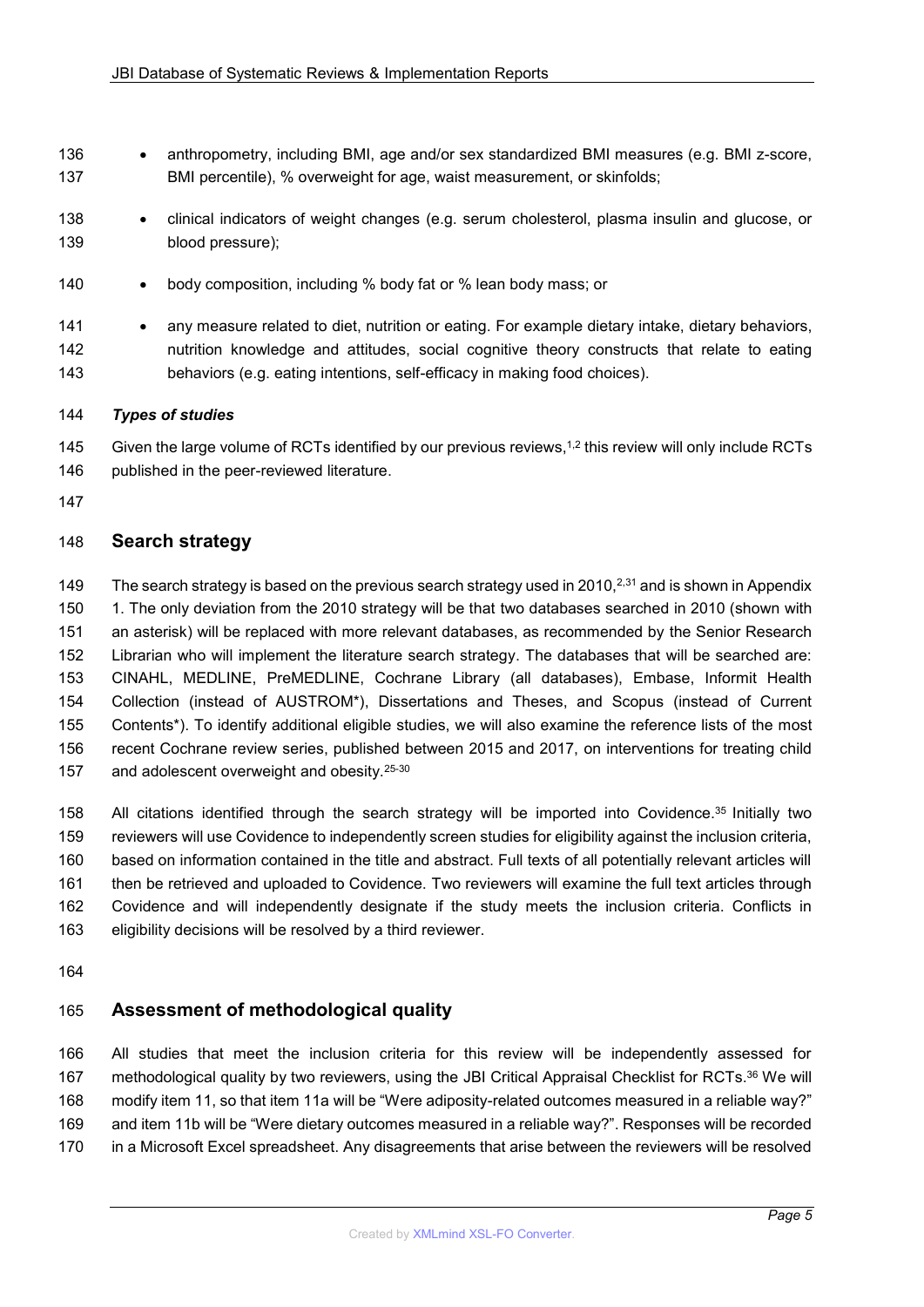through discussion, or with a third reviewer. These assessments will be used to develop statements on the quality of the included studies with a clear indication of the risks of bias present.

## **Data extraction**

 Data will be extracted from studies included in the review using a standardized data extraction tool in the form of a Microsoft Excel spreadsheet. The tool will include all the items on the JBI Data Extraction 177 Form for Experimental / Observational Studies<sup>32</sup> and additional items considered pertinent to the assessment of methodological quality and data synthesis. One reviewer will extract the required data and a second reviewer will check the first reviewer's extraction for accuracy and completeness. If there is disagreement between reviewers regarding the extracted data, a third reviewer will be consulted. If additional information about an included study is required then authors of the study will be contacted.

# **Data synthesis**

 Results of comparable RCTs will be pooled in a meta-analysis to determine the effectiveness of the intervention. Comparability of the studies will be defined by the population, interventions, comparator 186 groups and outcome measures. Review Manager will be used to perform meta-analyes.<sup>37</sup> Chi square and visual interpretation of graphs will be used to assess heterogeniety. Significant heterogeneity will be defined when the p value is less than 0.05. Odds ratio will be used to summarize effect for dichotomous data, while the weighted mean difference or standardized mean difference will be used for continuous data. Where statistical pooling is not possible the findings will be presented in narrative form including tables and figures to aid in data presentation where appropriate. The Preferred Reporting Items for Systematic Reviews and Meta-Analyses (PRISMA) statement will be used in preparation of 193 the final report.<sup>38</sup> A GRADE 'Summary of Findings' table will be compiled following the guidance in the 194 GRADE handbook.<sup>39</sup>

## **Conflicts of interest**

None to declare.

 Dr Alessandro Demaio is a staff member of the World Health Organization in Geneva. He alone is responsible for the views expressed in this publication and they do not necessarily represent the decisions or policies of any third party.

## **Acknowledgements**

 We thank Senior Research Librarian Debbie Booth at the University of Newcastle Australia for assisting with the development of the literature search strategy.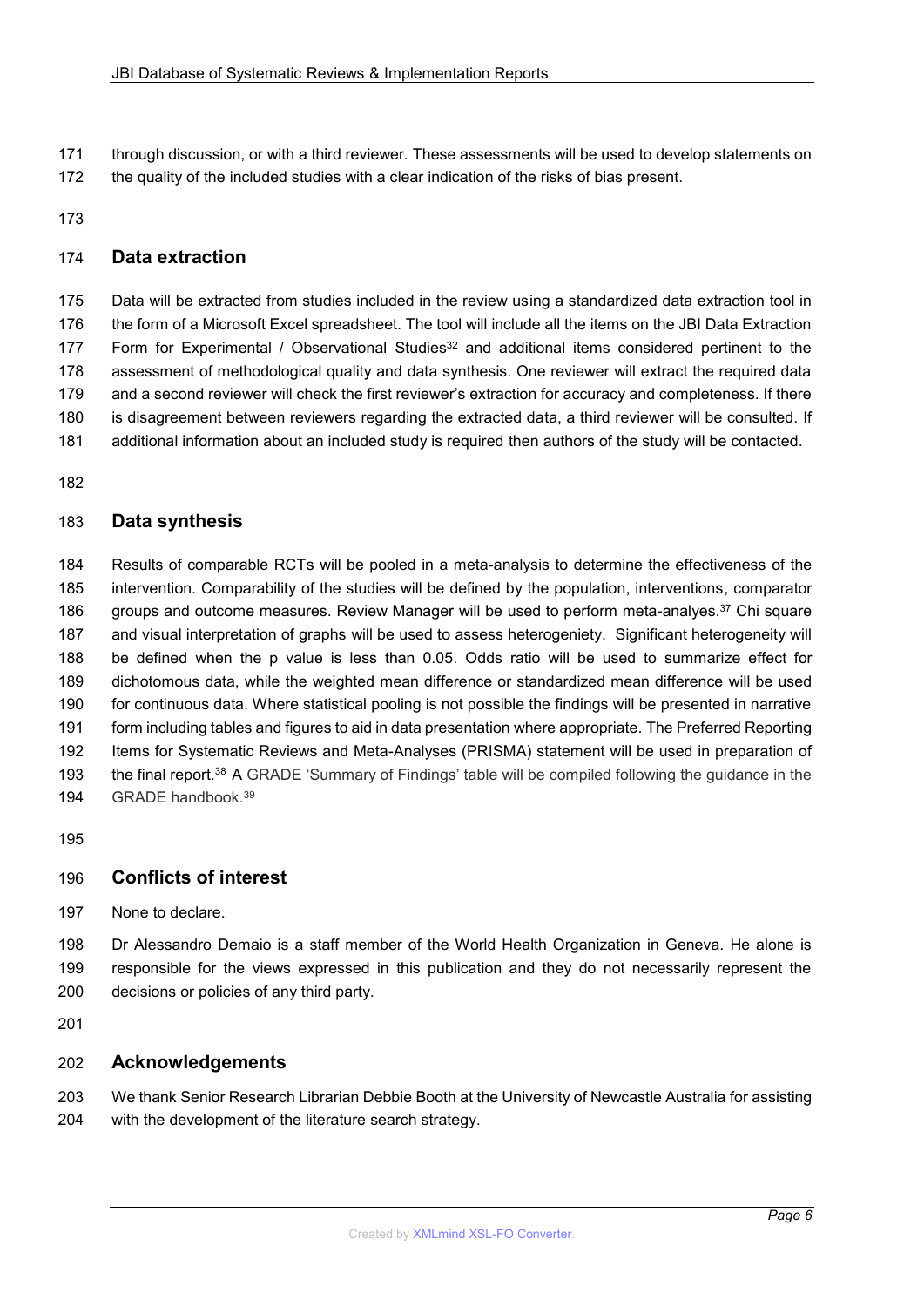## **References**

- 1. Collins CE, Warren JM, Neve M, McCoy P, Stokes B. Systematic review of interventions in the management of overweight and obese children which include a dietary component. JBI Libr Syst Rev. 2007;5(1):1-70.
- 2. Ho M, Jensen ME, Burrows T, Neve M, Garnett SP, Baur L et al. Best practice dietetic management of overweight and obese children and adolescents: a 2010 update of a systematic review. JBI Database of System Rev Implement Rep. 2013; 11(10):190-293.
- 3. Ng M, Fleming T, Robinson M, Thomson B, Graetz N, Margono C et al. Global, regional, and national prevalence of overweight and obesity in children and adults during 1980-2013: a systematic analysis for the Global Burden of Disease Study 2013. Lancet. 2014 Aug 30;384(9945):766-81.
- 4. GBD 2015 Obesity Collaborators, Afshin A, Forouzanfar MH, Reitsma MB, Sur P, Estep K et al. Health effects of overweight and obesity in 195 countries over 25 years. N Engl J Med. 2017 Jul 6;377(1):13-27.
- 5. World Health Organization. Global database on child growth and malnutrition. Accessed August 7, 2017. Available from[: http://www.who.int/nutgrowthdb/estimates/en/](http://www.who.int/nutgrowthdb/estimates/en/)
- 6. World Health Organization (WHO). Consideration of the evidence on childhood obesity for the Commission on Ending Childhood Obesity: report of the ad hoc working group on science and evidence for ending childhood obesity. WHO. Geneva, 2016. Accessed August 7, 2017. Available from: [http://apps.who.int/iris/bitstream/10665/206549/1/9789241565332\\_ eng.pdf](http://apps.who.int/iris/bitstream/10665/206549/1/9789241565332_%20eng.pdf)
- 7. Simmonds M, Llewellyn A, Owen CG, Woolacott N. Predicting adult obesity from childhood obesity: a systematic review and meta-analysis. Obes Rev. 2016 Feb;17(2):95-107.
- 227 8. Dobbs R, Sawers C, Thompson F, et al. Overcoming obesity: an initial economic assessment. A discussion paper by the McKinsey Global Institute. November, 2014. Accessed August 7, 2017. Available from: [http://www.mckinsey.com/industries/healthcaresystems-and-services/our-](http://www.mckinsey.com/industries/healthcaresystems-and-services/our-insights/how-the-world-could-better-fightobesity)[insights/how-the-world-could-better-fightobesity.](http://www.mckinsey.com/industries/healthcaresystems-and-services/our-insights/how-the-world-could-better-fightobesity)
- 9. Aune D, Sen A, Prasad M, Norat T, Janszky I, Tonstad S et al. BMI and all cause mortality: systematic review and non-linear dose-response meta-analysis of 230 cohort studies with 3.74 million deaths among 30.3 million participants. BMJ. 2016 May;353:i2156.
- 10. Global BMI Mortality Collaboration, Di Angelantonio E, Bhupathiraju ShN, Wormser D, Gao P, Kaptoge S et al. Body-mass index and all-cause mortality: individual-participant-data meta-analysis of 239 prospective studies in four continents. Lancet. 2016 Aug 20;388(10046):776-86.
- 11. Guh DP, Zhang W, Bansback N, Amarsi Z, Birmingham CL, Anis AH. The incidence of co- morbidities related to obesity and overweight: a systematic review and meta-analysis. BMC Public Health. 2009 Mar 25;9:88.
- 12. World Health Organization (WHO). Report of the Commission on Ending Childhood Obesity. WHO. Geneva, 2016. Accessed August 7, 2017. Available from: [http://apps.who.int/iris/bitstream/10665/204176/1/9789241510066\\_eng.pdf](http://apps.who.int/iris/bitstream/10665/204176/1/9789241510066_eng.pdf)
- 13. Styne DM, Arslanian SA, Connor EL, Farooqi IS, Murad MH, Silverstein JH et al. Pediatric obesity- assessment, treatment, and prevention: An Endocrine Society clinical practice guideline. J Clin Endocrinol Metab. 2017 Mar 1;102(3):709-757.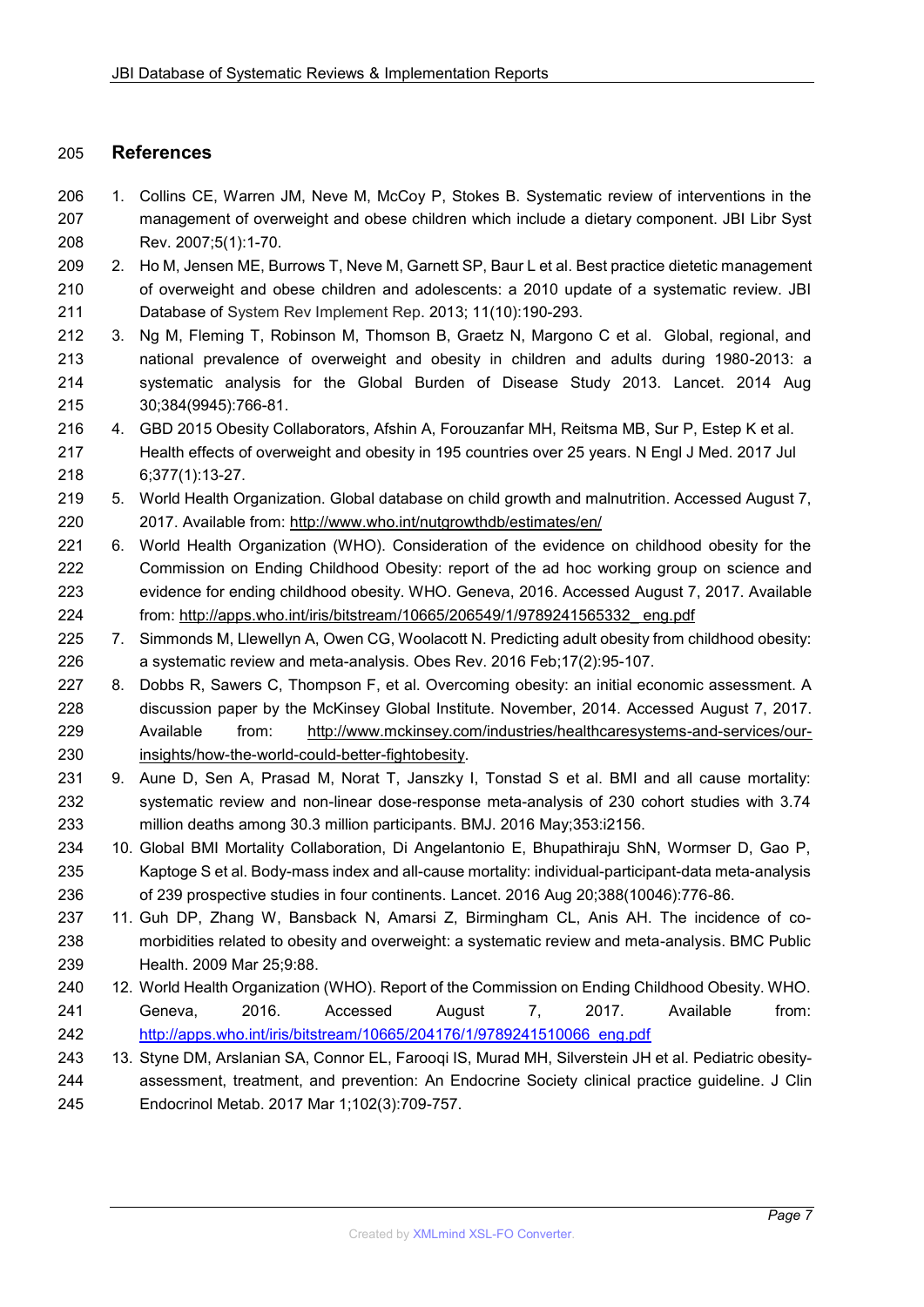- 14. Ho M, Garnett SP, Baur L, Burrows T, Stewart L, Neve M et al. Effectiveness of lifestyle interventions in child obesity: systematic review with meta-analysis. Pediatrics. 2012 Dec;130(6):e1647-71.
- 15. Ho M, Garnett SP, Baur LA, Burrows T, Stewart L, Neve M et al. Impact of dietary and exercise interventions on weight change and metabolic outcomes in obese children and adolescents: a systematic review and meta-analysis of randomized trials. JAMA Pediatr. 2013 Aug 1;167(8):759- 68.
- 16. Rajjo T, Almasri J, Al Nofal A, Farah W, Alsawas M, Ahmed AT et al. The association of weight loss and cardiometabolic outcomes in obese children: systematic review and meta-regression. J Clin Endocrinol Metab. 2017 Mar 1;102(3):758-762.
- 17. Aucott L, Gray D, Rothnie H, Thapa M, Waweru C. Effects of lifestyle interventions and long-term weight loss on lipid outcomes - a systematic review. Obes Rev. 2011 May;12(5):e412-25.
- 18. Aucott L, Rothnie H, McIntyre L, Thapa M, Waweru C, Gray D. Long-term weight loss from lifestyle intervention benefits blood pressure?: a systematic review. Hypertension. 2009 Oct;54(4):756-62.
- 19. Terranova CO, Brakenridge CL, Lawler SP, Eakin EG, Reeves MM. Effectiveness of lifestyle-based weight loss interventions for adults with type 2 diabetes: a systematic review and meta-analysis. Diabetes Obes Metab. 2015 Apr;17(4):371-8.
- 20. Collins CE, McCoy P, Neve M, Stokes B, Warren J. Measuring effectiveness of dietetic interventions in child obesity: A systematic review of randomized trials. Arch Pediatr Adolesc Med, 2006; 160 (9):906-22.
- 21. Collins CE, Warren JM, Neve M, McCoy P, Stokes B. Systematic review of interventions in the management of overweight and obese children which include a dietary component. Int J Evid Based Healthc. 2007 Mar;5(1):2-53.
- 22. Gow ML, Ho M, Burrows TL, Baur LA, Stewart L, Hutchesson MJ et al. Impact of dietary macronutrient distribution on BMI and cardiometabolic outcomes in overweight and obese children and adolescents: a systematic review. Nutr Rev. 2014 Jul;72(7):453-70.
- 23. Summerbell CD, Ashton V, Campbell KJ, Edmunds L, Kelly S, Waters E. Interventions for treating obesity in children. Cochrane Database Syst Rev. 2003;(3):CD001872.
- 24. Oude Luttikhuis H, Baur L, Jansen H, Shrewsbury VA, O'Malley C, Stolk RP, Summerbell CD. Interventions for treating obesity in children. Cochrane Database Syst Rev. 2009 Jan 21;(1):CD001872.
- 25. Al-Khudairy L, Loveman E, Colquitt JL, Mead E, Johnson RE, Fraser H et al. Diet, physical activity and behavioural interventions for the treatment of overweight or obese adolescents aged 12 to 17 years. Cochrane Database Syst Rev. 2017 Jun 22;6:CD012691.
- 26. Mead E, Brown T, Rees K, Azevedo LB, Whittaker V, Jones D et al. Diet, physical activity and behavioural interventions for the treatment of overweight or obese children from the age of 6 to 11 years. Cochrane Database Syst Rev. 2017 Jun 22;6:CD012651.
- 27. Mead E, Atkinson G, Richter B, Metzendorf MI, Baur L, Finer N et al. Drug interventions for the treatment of obesity in children and adolescents. Cochrane Database Syst Rev. 2016 Nov 29;11:CD012436.
- 28. Colquitt JL, Loveman E, O'Malley C, Azevedo LB, Mead E, Al-Khudairy L et al. Diet, physical activity, and behavioural interventions for the treatment of overweight or obesity in preschool children up to the age of 6 years. Cochrane Database Syst Rev. 2016 Mar 10;3:CD012105.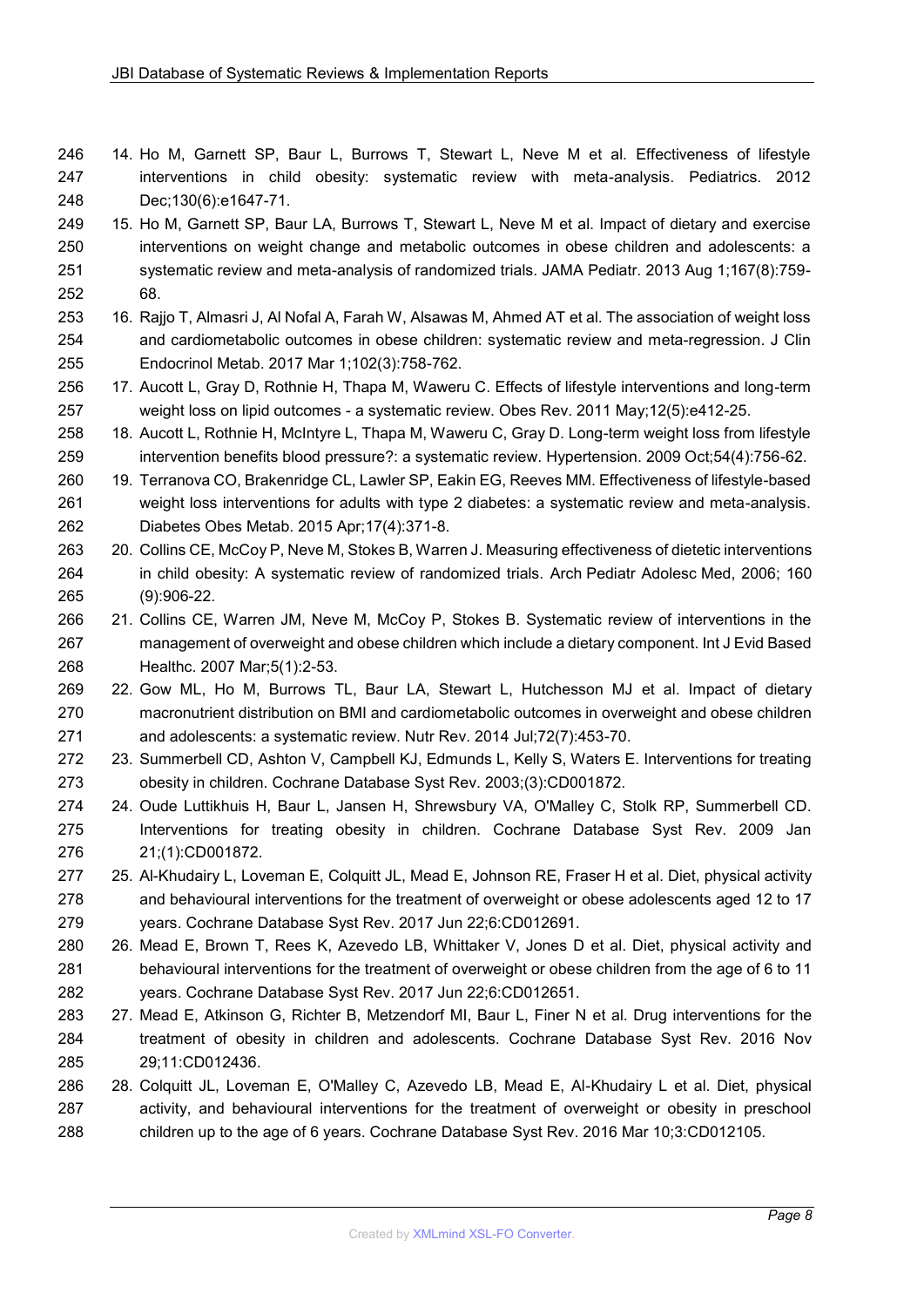- 29. Loveman E, Al-Khudairy L, Johnson RE, Robertson W, Colquitt JL, Mead EL et al. Parent-only interventions for childhood overweight or obesity in children aged 5 to 11 years. Cochrane Database Syst Rev. 2015 Dec 21;(12):CD012008.
- 30. Ells LJ, Mead E, Atkinson G, Corpeleijn E, Roberts K, Viner R et al. Surgery for the treatment of obesity in children and adolescents. Cochrane Database Syst Rev. 2015 Jun 24;(6):CD011740.
- 31. Collins C, Burrows T, Stewart L, Garnett S, Ho M, Baur L. Systematic review protocol best practice dietetic management of overweight and obese children and adolescents. JBI Libr Syst Rev. 2010;8(16 Suppl):1-14.
- 32. The Joanna Briggs Institute. Joanna Briggs Institute Reviewers' Manual: 2014 edition. 2014. Adelaide; Australia.
- 33. Aromataris E, Munn Z (Editors)*.* Joanna Briggs Institute Reviewer's Manual. The Joanna Briggs Institute, 2017.
- 34. Garner P, Hopewell S, Chandler J, MacLehose H, Schünemann HJ, Akl EA, et al. When and how to update systematic reviews: consensus and checklist. BMJ. 2016 Jul 20;354:i3507.
- 35. Covidence systematic review software, Veritas Health Innovation, Melbourne, Australia. Accessed August 7, 2017. Available from: [www.covidence.org](http://www.covidence.org/)
- 36. The Joanna Briggs Institute. The Joanna Briggs Institute Critical Appraisal tools for use in JBI Systematic Reviews: Checklist for Randomized Controlled Trials. Accessed August 7, 2017. Accessed from: <http://joannabriggs.org/research/critical-appraisal-tools.html>
- 37. Review Manager 5. Accessed August 7, 2017. Accessed from: <http://community.cochrane.org/tools/review-production-tools/revman-5>
- 38. Preferred Reporting Items for Systematic Reviews and Meta-Analyses (PRISMA). Accessed August 7, 2017. Available from: http://www.prisma-statement.org/
- 39. Schünemann H, Brożek J, Guyatt G, Oxman A (editors). GRADE Handbook. Handbook for
- grading the quality of evidence and the strength of recommendations using the GRADE approach.
- Updated October 2013. Accessed December 14, 2017. Available from
- https://gdt.gradepro.org/app/handbook/handbook.html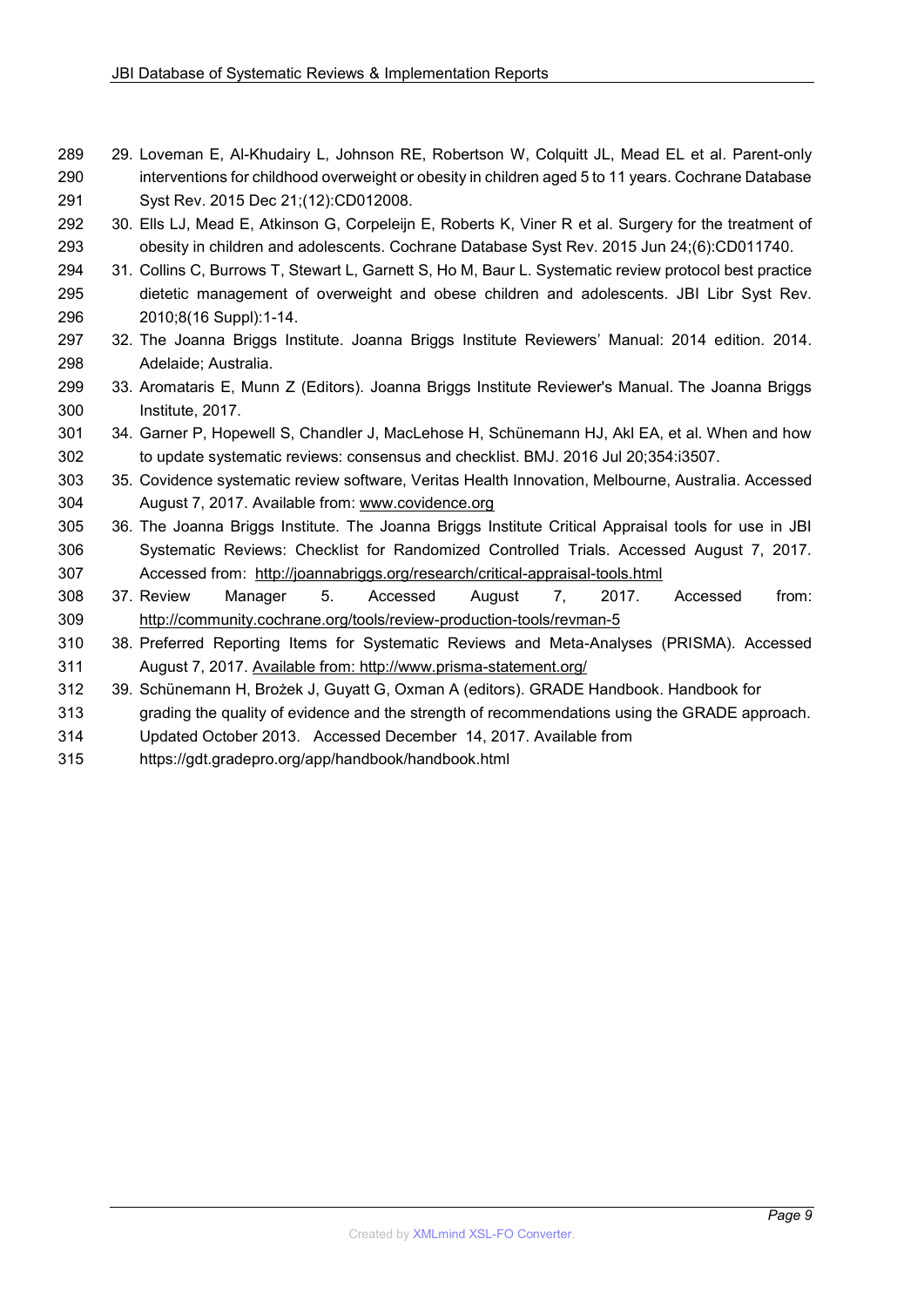#### **Appendix 1. Literature search strategies**

# **Database(s): Epub Ahead of Print, In-Process & Other Non-Indexed Citations, Ovid MEDLINE(R) Daily and Ovid MEDLINE(R)**

| #                         | <b>Searches</b>                                                                                                         |
|---------------------------|-------------------------------------------------------------------------------------------------------------------------|
| 1                         | *Obesity/dh, dt, pc, rh, su, th [Diet Therapy, Drug Therapy, Prevention & Control, Rehabilitation,<br>Surgery, Therapy] |
| $\overline{2}$            | intervention.mp.                                                                                                        |
| $\ensuremath{\mathsf{3}}$ | weight control.mp.                                                                                                      |
| $\overline{\mathcal{A}}$  | weight management.mp.                                                                                                   |
| 5                         | weight loss.mp.                                                                                                         |
| 6                         | healthy weight.mp.                                                                                                      |
| $\overline{7}$            | (family or parent* or school).mp.                                                                                       |
| 8                         | weight reduction program*.mp.                                                                                           |
| 9                         | (dietitian* or dietician*).mp.                                                                                          |
| 10 <sup>°</sup>           | 2 or 3 or 4 or 5 or 6 or 7 or 8 or 9                                                                                    |
| 11                        | (child or children or adolescen*).mp.                                                                                   |
| 12 <sup>°</sup>           | 1 and 10 and 11                                                                                                         |
| 13                        | limit 12 to english language                                                                                            |
|                           | 14 limit 13 to ed=20100907-present                                                                                      |

#### **Database(s): Embase Classic+Embase**

| #              | <b>Searches</b>                                                                                                     |
|----------------|---------------------------------------------------------------------------------------------------------------------|
|                | *obesity/dt, pc, rh, su, th, dm [Drug Therapy, Prevention, Rehabilitation, Surgery, Therapy, Disease<br>Management] |
| $\overline{2}$ | intervention.mp.                                                                                                    |
| 3              | weight control.mp.                                                                                                  |
| $\overline{4}$ | weight management.mp.                                                                                               |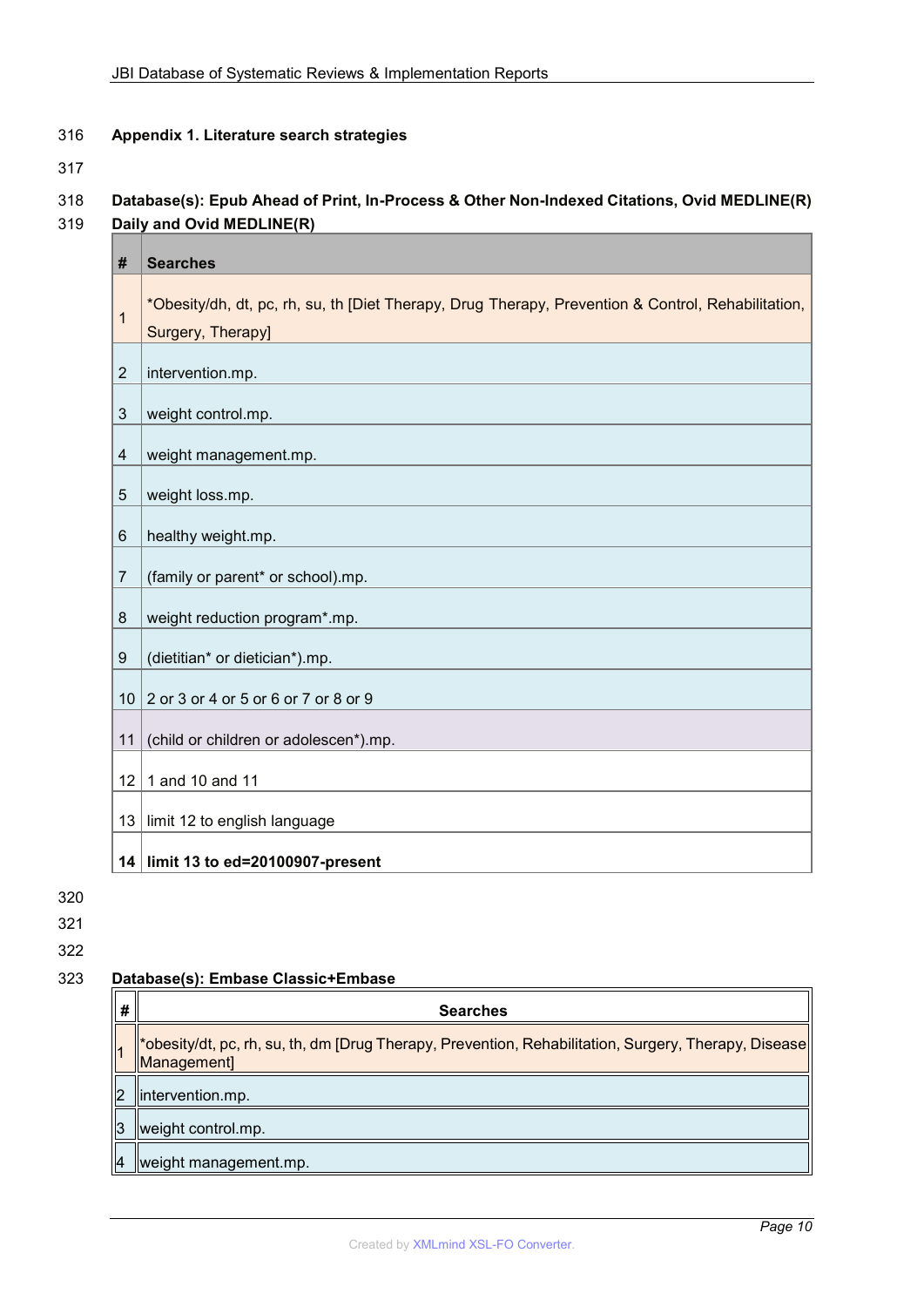# JBI Database of Systematic Reviews & Implementation Reports

| $\overline{5}$ | weight loss.mp.                              |
|----------------|----------------------------------------------|
| 6              | healthy weight.mp.                           |
| $\overline{7}$ | (family or parent* or school).mp.            |
| $\overline{8}$ | weight reduction program*.mp.                |
| l9             | (dietitian* or dietician*).mp.               |
|                | $  10  2$ or 3 or 4 or 5 or 6 or 7 or 8 or 9 |
|                | $11$   (child or children or adolescen*).mp. |
|                | 12 1 and 10 and 11                           |
|                | 13 limit 12 to english language              |
|                | 14  limit 13 to dd=20100907-present          |

#### 324

#### 325 **CINAHL**

| #              | Query                                                           |
|----------------|-----------------------------------------------------------------|
| S <sub>1</sub> | (MH "Obesity/TH/RH/SU/DH/DE/PC")                                |
| S <sub>2</sub> | intervention                                                    |
| S <sub>3</sub> | weight control                                                  |
| S <sub>4</sub> | weight management                                               |
| S <sub>5</sub> | weight loss                                                     |
| S <sub>6</sub> | healthy weight                                                  |
| S7             | (family or parent* or school)                                   |
| S <sub>8</sub> | weight reduction program*                                       |
| S <sub>9</sub> | (dietitian* or dietician*)                                      |
|                | S10 S2 OR S3 OR S4 OR S5 OR S6 OR S7 OR S8 OR S9                |
|                | S11 (child or children or adolescen*)                           |
|                | S12 S1 AND S10 AND S11 (limited to English and September 2010+) |

326

327

#### 328 **Dissertations and Theses**

329 ti(obes\*) AND ti(child\* OR adolesc\*) AND ti(dieti\* OR intervention OR treatment OR weight control OR 330 weight management OR weight loss OR healthy weight OR weight reduction program\*). Limited to 331 English and 2010+

332